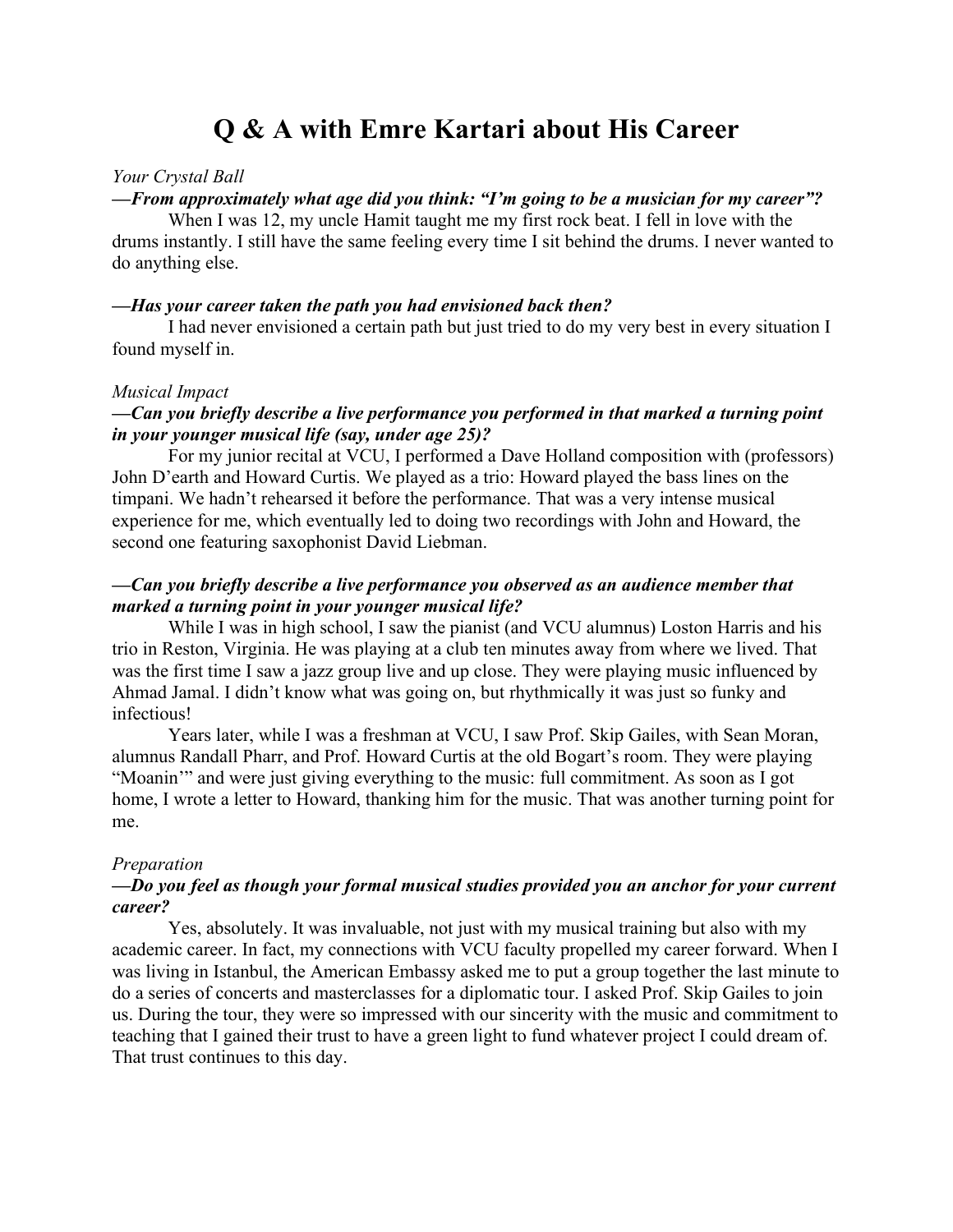# *—Can you remember the one or two most surprising things about being in your career that no one told you, that you had to learn on your own?*

I never knew that I would develop such enriching friendships over the years through this career. In the beginning I thought it was only about becoming a better musician. I was wrong! I have a life-long bond with some of my teachers, students, and colleagues, which I value deeply.

## *Likes and Dislikes*

## *—What's the best part of your current, music-related career?*

There are several best parts; it's hard to write about just one. One of them is sitting behind the drum set and making music with friends. I can't imagine a more satisfying job experience. I had a gig recently with Adam Larrabee and Randall Pharr and was laughing so hard I could barely play.

The other is to getting to know your students and watching them grow. When I was teaching in Turkey, we developed a successful drum studio. You can watch their videos from my YouTube channel. Watching your students getting into practicing and making music is an inspiring experience.

The last best part is being the perpetual student. I'm still practicing, researching, and trying to get to know my drums and music. I'm still studying with my teachers and learning from them.

#### *—What's the worst part?*

Everything that is not mentioned above! Working out all of the logistics and the budget of an international project. I've done several large projects now. Thankfully we are all still alive.

#### *Ups and Downs*

# *—Name up to five people who inspired and/or made a pronounced difference in achieving your musical goals—and in a brief phrase, tell why for each. (We'll take for granted that you have to leave out many, many other deserving names.)*

- My uncle, Hamit Kartari, who was a very natural musician, a multi-instrumentalist. He introduced me to the drums, became my first teacher, and encouraged me to become a musician. It's so important to have a support from at least one family member when you are starting out!
- Skip Gailes. I learned so much from him as a student at VCU, on gigs, and later as a teacher-in-training in Turkey. He came to Turkey as a Fulbright Scholar to help me set up the program. We put in 12-hour workdays for three months. I grew as a human being; and I think he had a great time, too.
- Howard Curtis, my teacher from VCU and my teacher to this day. I'm currently working on my D.M.A., and he is my advisor. Howard, in my opinion, is not only one of the best drum set players in the world but really an important educator who put the jazz drum set in the academic world. I'm lucky to have him as a friend.
- My students in Turkey. I know this breaks the rules, since I'm going way over five people. But these students are the direct result of all of the hard work we put in together as a team with VCU and the American Embassy. They will always be an inspiration.

# *—Don't name—but loosely describe—how one or more persons discouraged you from being a musician (or from entering your current music-related career).*